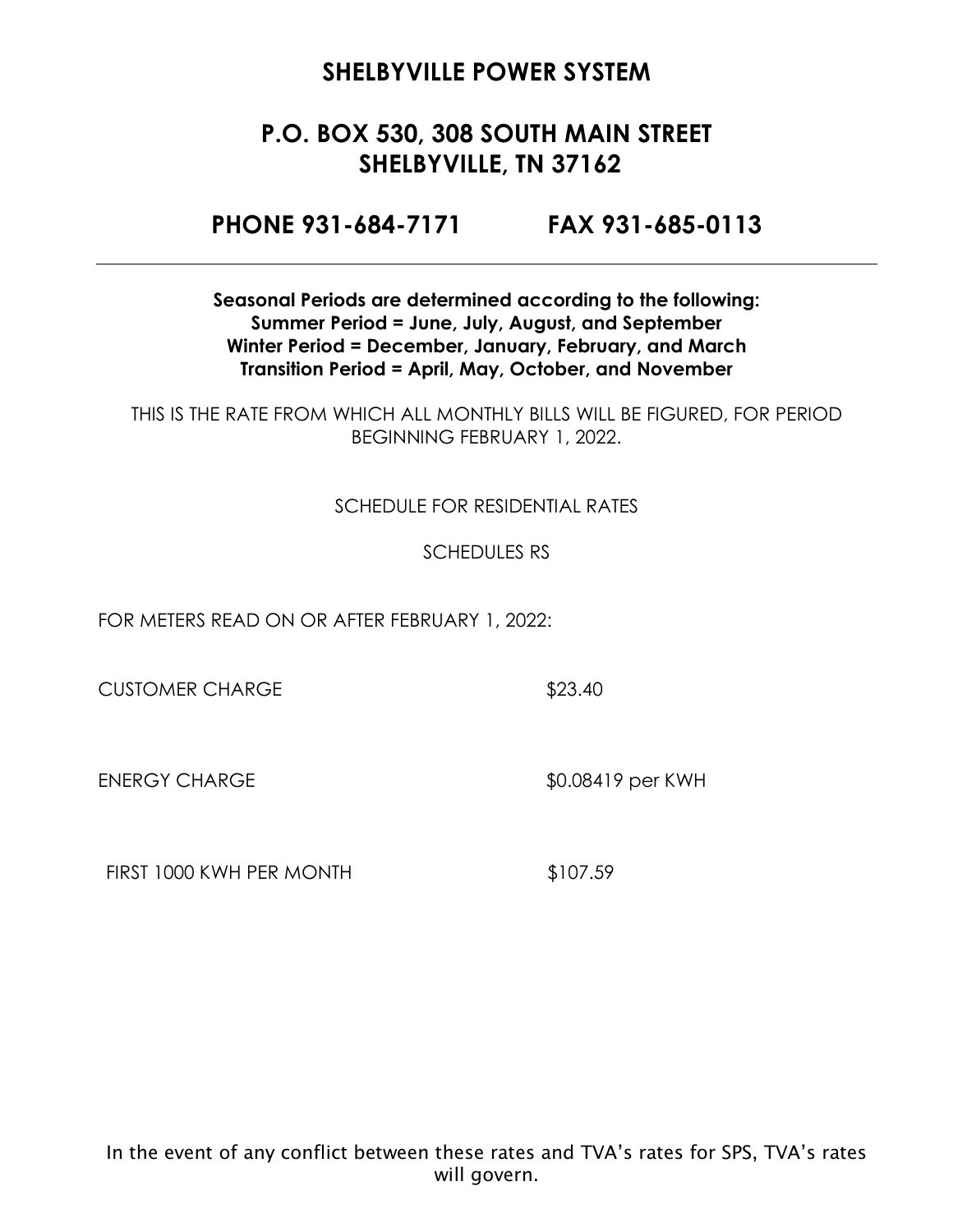## **P.O. BOX 530, 308 SOUTH MAIN STREET SHELBYVILLE, TN 37162**

### **PHONE 931-684-7171 FAX 931-685-0113**

#### **Seasonal Periods are determined according to the following: Summer Period = June, July, August, and September Winter Period = December, January, February, and March Transition Period = April, May, October, and November**

THIS IS THE RATE FROM WHICH ALL MONTHLY BILLS WILL BE FIGURED, FOR PERIOD BEGINNING FEBRUARY 1, 2022.

#### SCHEDULE FOR COMMERCIAL RATES

SCHEDULES GSA (LESS THAN 50 KW)

FOR METERS READ ON OR AFTER FEBRUARY 1, 2022:

GSA1:

IF CUSTOMER'S CURRENTLY EFFECTIVE CONTRACT DEMAND, IF ANY, OR ITS HIGHEST BILLING DEMAND DURING THE LATEST 12-MONTH PERIOD IS NOT MORE THAN 50 KW AND THE CUSTOMER'S MONTHLY ENERGY TAKINGS FOR ANY MONTH DURING SUCH PERIOD DO NOT EXCEED, 15,000 KILOWATT HOURS:

CUSTOMER CHARGE:

- If the customer's energy usage does not exceed  $500$  KWHRS =  $$27.00$
- If the customer's energy usage is greater than  $500$  KWHRS =  $$46.00$

ENERGY CHARGE  $$0.09350$  per KWH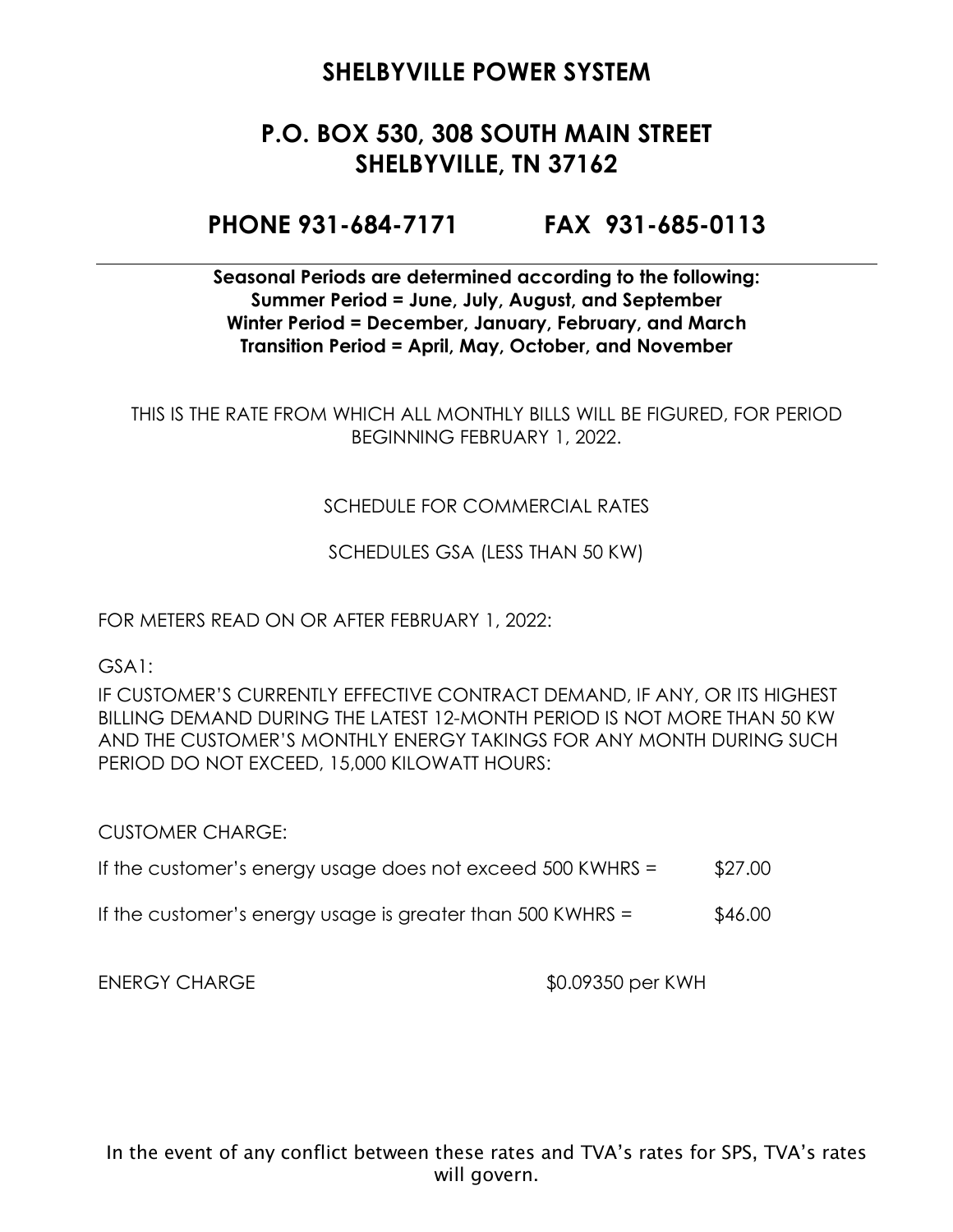## **P.O. BOX 530, 308 SOUTH MAIN STREET SHELBYVILLE, TN 37162**

### **PHONE 931-684-7171 FAX 931-685-0113**

**Seasonal Periods are determined according to the following: Summer Period = June, July, August, and September Winter Period = December, January, February, and March Transition Period = April, May, October, and November**

THIS IS THE RATE FROM WHICH ALL MONTHLY BILLS WILL BE FIGURED, FOR PERIOD BEGINNING FEBRUARY 1, 2022.

#### SCHEDULE FOR COMMERCIAL/INDUSTRIAL RATES

SCHEDULES GSA (FROM 50 KW TO 1000 KW)

FOR METERS READ ON OR AFTER FEBRUARY 1, 2022:

GSA2:

IS CUSTOMER'S CURRENTLY EFFECTIVE CONTRACT DEMAND, IF ANY, OR ITS HIGHEST BILLING DEMAND DURING THE LATEST 12-MONTH PERIOD IS GREATER THAN 50 KW BUT NOT MORE THAN 1000 KW AND THE CUSTOMER'S MONTHLY ENERGY TAKINGS FOR ANY MONTH DURING SUCH PERIOD EXCEED 15,000 KILOWATT HOURS:

CUSTOMER CHARGE \$200.00

DEMAND CHARGE:

FIRST 50 KW PER MONTH \$8.00 per KW OVER 50 KW PER MONTH \$13.13 per KW

ENERGY CHARGE:

| FIRST 15,000 KWH PER MONTH | \$0.07862 per KWH |
|----------------------------|-------------------|
| OVER 15,000 KWH PER MONTH  | \$0.05674 per KWH |

In the event of any conflict between these rates and TVA's rates for SPS, TVA's rates will govern.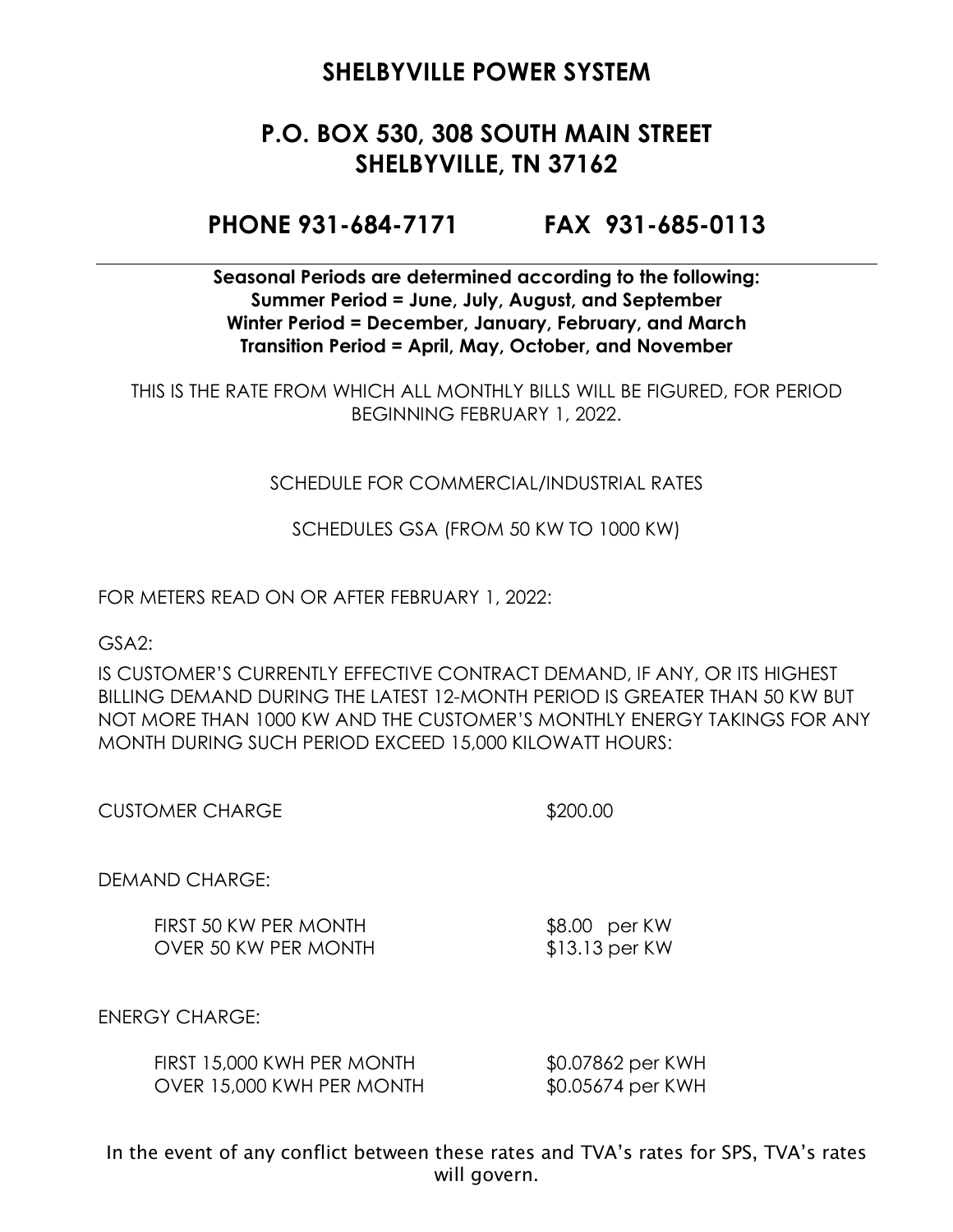## **P.O. BOX 530, 308 SOUTH MAIN STREET SHELBYVILLE, TN 37162**

#### **PHONE 931-684-7171 FAX 931-685-0113**

#### **Seasonal Periods are determined according to the following: Summer Period = June, July, August, and September Winter Period = December, January, February, and March Transition Period = April, May, October, and November**

THIS IS THE RATE FROM WHICH ALL MONTHLY BILLS WILL BE FIGURED, FOR PERIOD BEGINNING FEBRUARY 1, 2022.

#### COMMERCIAL/INDUSTRIAL RATES

GSA3, Greater than 1000 KW Contract or Highest 12 Month Measured KW greater than 1000 KW

But Measured KW for month is less than 1000 KW

CUSTOMER CHARGE \$650.00

DEMAND CHARGE

|               | First 1000 KW<br>Over 1000 KW | $$11.97$ per KW<br>$$11.97$ per KW |
|---------------|-------------------------------|------------------------------------|
| ENERGY CHARGE | AII KWHR                      | \$0.06507 per KWHR                 |

GSA3, Greater than 1000 KW Contract or Highest 12 Month Measured KW greater than 1000 KW (Must be eligible for General Manufacturing Credit)

Measured KW for month is greater than 1000 KW

CUSTOMER CHARGE \$650.00

DEMAND CHARGE

First 1000 KW \$10.59 per KW Over 1000 KW \$10.34 per KW

ENERGY CHARGE ALL KWHR \$0.05431 per KWHR

In the event of any conflict between these rates and TVA's rates for SPS, TVA's rates will govern.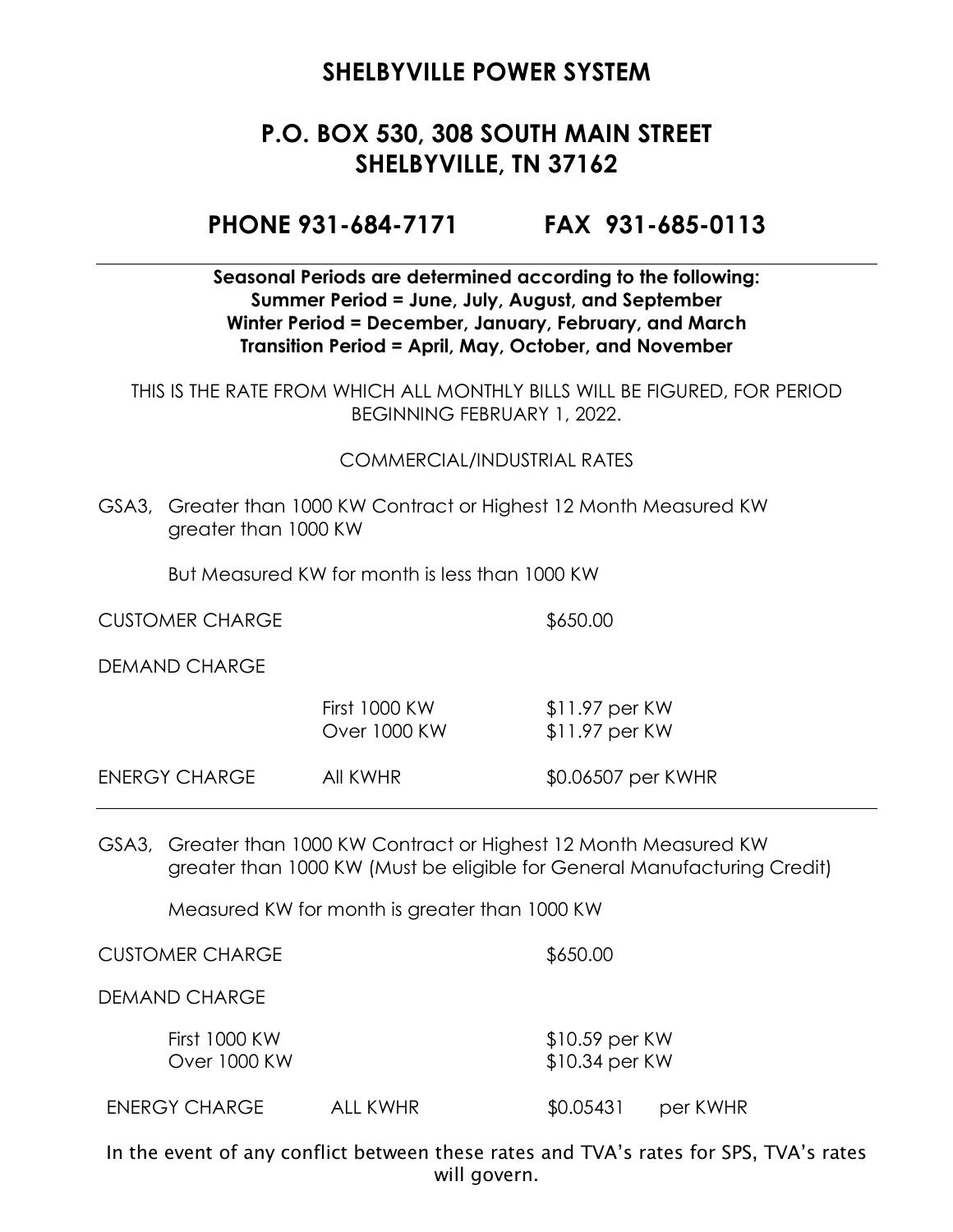## **P.O. BOX 530, 308 SOUTH MAIN STREET SHELBYVILLE, TN 37162**

### **PHONE 931-684-7171 FAX 931-685-0113**

#### **Seasonal Periods are determined according to the following: Summer Period = June, July, August, and September Winter Period = December, January, February, and March Transition Period = April, May, October, and November**

(Determination of On-peak and Off-peak Hours)

Except for Saturdays and Sundays and the weekdays that are observed as Federal Holidays for New Year's Day, Memorial Day, Independence Day, Labor Day, Thanksgiving Day and Christmas Day and provided further that on-peak hours shall not include hours that fall on November 1 of each year when November 1 falls on any day other than Monday. On-peak hours for each day shall for purposes of Standard Service be from 1 p.m. to 7 p.m. during the months of April, May, June, July, August, September and October and from 4 a.m. to 10 a.m. during the months of February, February, March, November and December. All other hours of each day and all hours of such expected days shall be off-peak hours.

THIS IS THE RATE FROM WHICH ALL MONTHLY BILLS WILL BE FIGURED, FOR PERIOD BEGINNING FEBRUARY 1, 2022.

TOU-MSB Greater than 5000 KW Contract or Highest 12 Month Measured KW greater than 5000 and SIC is 20-39

Measured KW for month is less than 5000 KW

Manufacture Rates

CUSTOMER CHARGE \$1,850.00

DEMAND CHARGE All KW On-Peak \$9.27 per KW Off-Peak \$2.26 per KW

Energy Charge First 425 KWHR/KW On-Peak (all KWHR) \$0.06593 per KWHR Off-Peak (first 200 hours) \$0.05456 per KWHR (Example 425 \* KW compared to measured KWHR)

Off-Peak: Next 200 KWHR/KW \$0.02264

Off-Peak: Additional KWH \$0.02009

Facilities Rental (Delivery Point less than 46 KV) \$0.93 per KW

Equipment Rental 1.5% of Installed Cost per month

In the event of any conflict between these rates and TVA's rates for SPS, TVA's rates will govern.